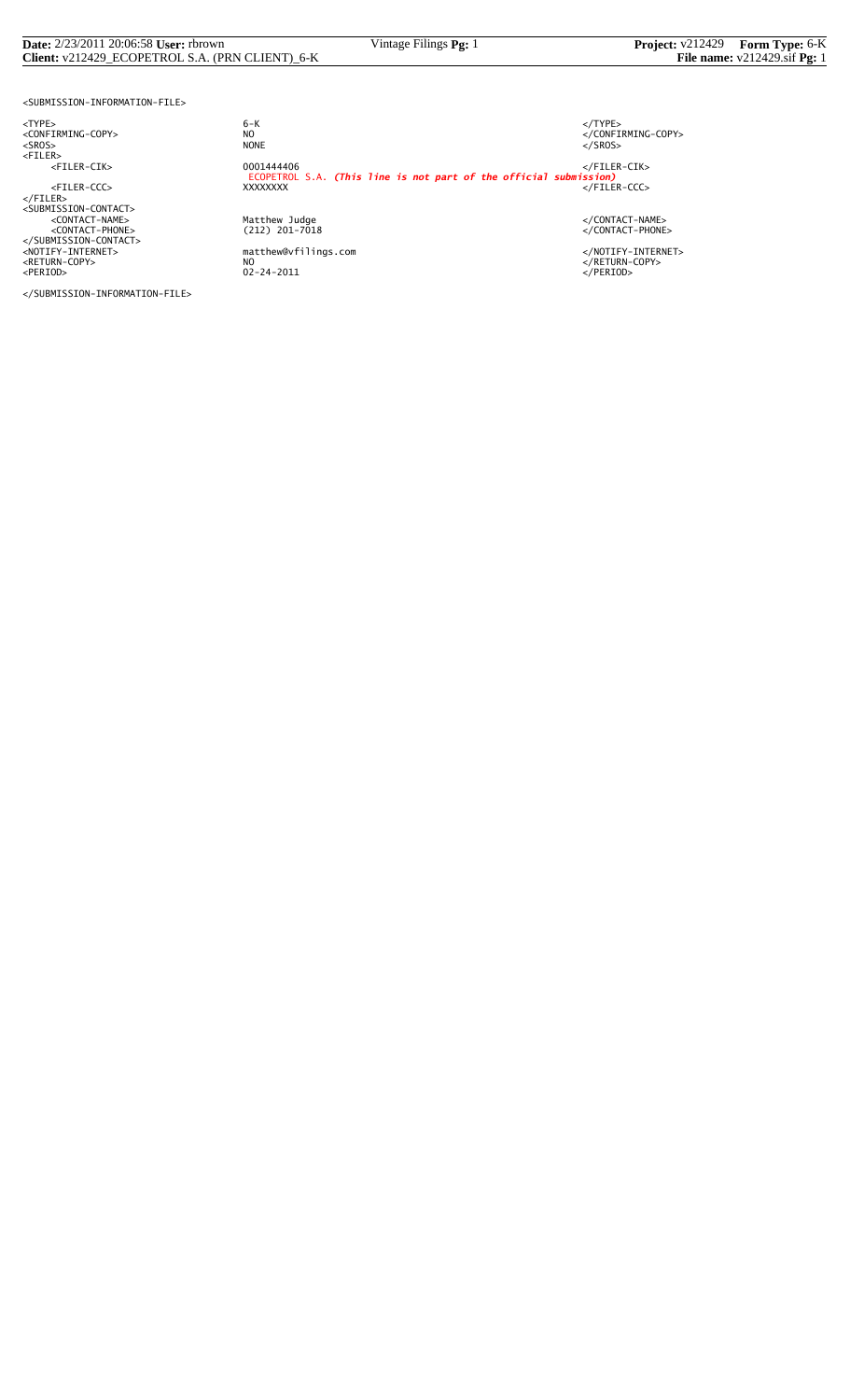## **SECURITIES AND EXCHANGE COMMISSION Washington, D.C. 20549**

 $\overline{a}$ 

 $\overline{a}$ 

 $\overline{a}$ 

 $\overline{a}$ 

## **FORM 6-K REPORT OF FOREIGN PRIVATE ISSUER PURSUANT TO RULE 13a-16 OR 15d-16 OF THE SECURITIES EXCHANGE ACT OF 1934**

February 2011

Commission File Number: 333-153452

**ECOPETROL S.A.**

*(Exact name of registrant as specified in its Charter)*  $\overline{a}$ 

> Carrera 7 No. 37 – 69 BOGOTA – COLOMBIA

*(Address of registrant's principal executive offices)*

Indicate by check mark whether the registrant files or will file annual reports under cover Form 20-F or Form 40-F.

Form 20-F  $\boxtimes$  Form 40-F  $\Box$ 

Indicate by check mark if the registrant is submitting the Form 6-K in paper as permitted by Regulation S-T Rule 101(b)(1):

 $Yes$   $\Box$  No  $\boxtimes$ 

Indicate by check mark if the registrant is submitting the Form 6-K in paper as permitted by Regulation S-T Rule 101(b)(7):

 $Yes$   $\Box$  No  $\boxtimes$ 

Indicate by check mark whether by furnishing the information contained in this Form, the registrant is also thereby furnishing the information to the Commission pursuant to Rule 12g3-2(b) under the Securities Exchange Act of 1934.

Yes □ No ⊠

If "Yes" is marked, indicate below the file number assigned to the registrant in connection with Rule  $12g3-2(b)$ : 82- $N/A$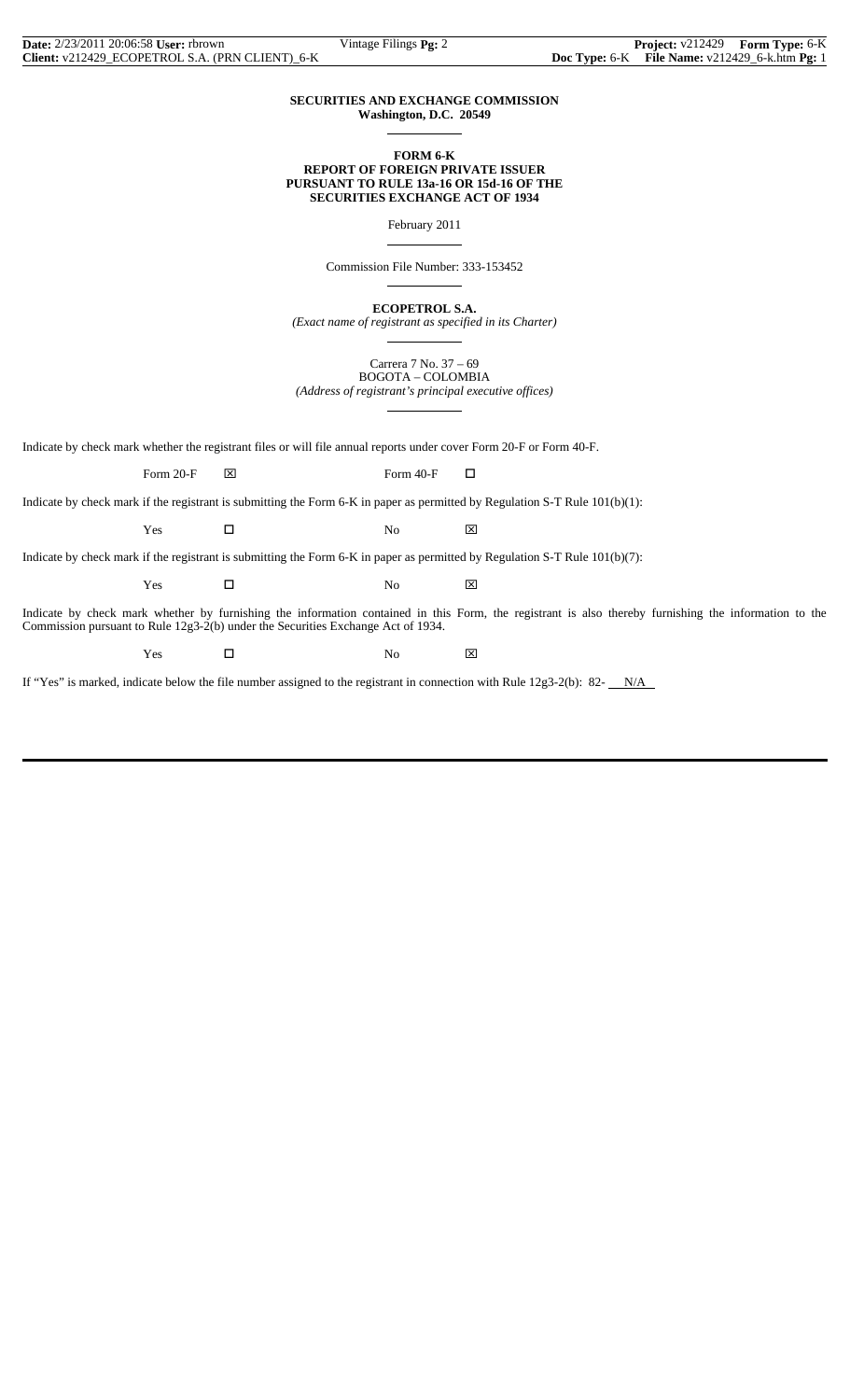PRESS RELEASE



# **Ecopetrol to Propose By-Laws Reform at General Shareholder Meeting**

At its next General Shareholder Meeting scheduled for March 24, 2011, Ecopetrol will submit a proposal to reform the Company's By-Laws for shareholder consideration.

The proposal addresses the following four changes:

- 1. Clarification of power of the Board of Directors to delegate to the President of Ecopetrol the ability to approve of all documents related to the emission and placement of shares and bonds (Number 12 of Article 26)
- 2. Update of the regulation of the Board of Director committees so that it is consistent with the latest version of regulations for these governing entities (Article 27).
- 3. Incorporation of regulations governing personnel rotation of the statutory audit firm for compliance with existing standards in Colombia and the United States (Article 33).
- 4. Elimination of a temporary provision that was only in effect until the 2008 Meeting (Article 52).

Each point can be examined in greater detail at the website www.ecopetrol.com.co, including the current text and proposed reform.

# **Bogota, February 24, 2011**

Ecopetrol is Colombia's largest oil & gas company, where it accounts for 60% of national production. It is one of the top 60 oil companies in the world and the *fourth largest oil company in Latin America. The company is also involved in exploration and production activities in Brazil, Peru and the United States (Gulf of Mexico). Ecopetrol owns the main refineries in Colombia and most of its network of oil and multipurpose pipelines, and has increased significantly its share in the biofuels business*

*This release contains forward-looking statements relating to the prospects of the business, estimates for operating and financial results and those relating to the growth prospects of Ecopetrol. These are merely projections and, as such, are based exclusively on the expectations of management concerning the future of the business and its continued access to capital to fund the company's business plan. Such forward-looking statements depend on market conditions, regulations, competitive pressures, performance of the Colombia economy and the industry, among other factors, therefore, they are subject to change without prior notice.*

> ENERGÍA PARA EL FUTURO

Dirección de Relacionamiento con el Inversionista Tel: 2345190 – Fax: 2345648 investors@ecopetrol.com.co www.ecopetrol.com.co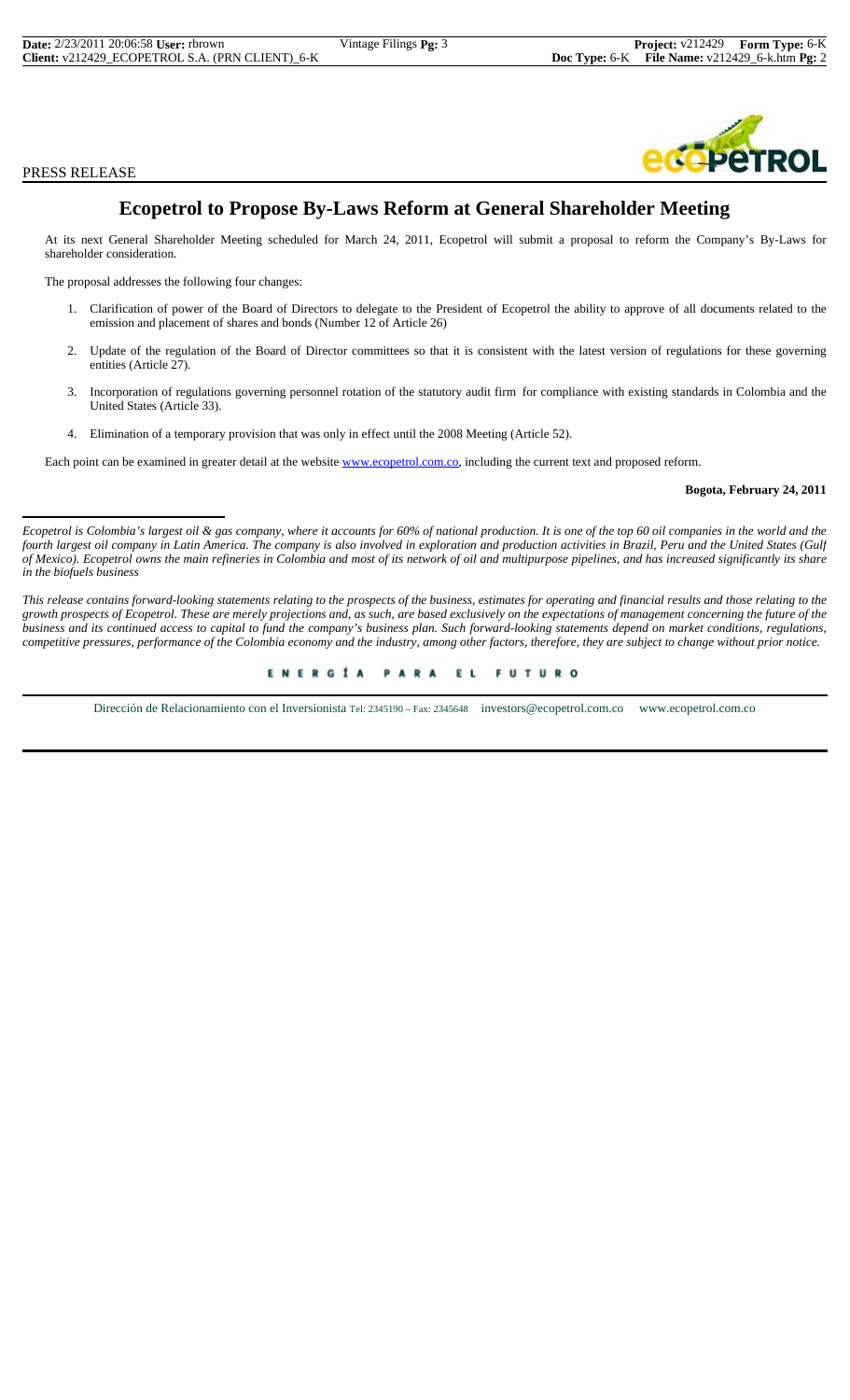| <b>Date:</b> 2/23/2011 20:06:58 <b>User:</b> rbrown | Vintage Filings <b>Pg:</b> 4 | <b>Project:</b> v212429 Form Type: 6-K                  |  |
|-----------------------------------------------------|------------------------------|---------------------------------------------------------|--|
| Client: v212429 ECOPETROL S.A. (PRN CLIENT) 6-K     |                              | <b>Doc Type:</b> 6-K File Name: $v212429$ 6-k.htm Pg: 3 |  |



# PRESS RELEASE

**For more information, please contact:**

**Investor Relations Claudia Trujillo** Telephone: +571-234-5190 Email: investors@ecopetrol.com.co

**Media Relations (Colombia) Mauricio Tellez** Telephone: + 571-2345377 Fax: +571-2344480 Email: mtellez@ecopetrol.com.co

Website: www.ecopetrol.com.co

Dirección de Relacionamiento con el Inversionista Tel: 2345190 – Fax: 2345648 investors@ecopetrol.com.co www.ecopetrol.com.co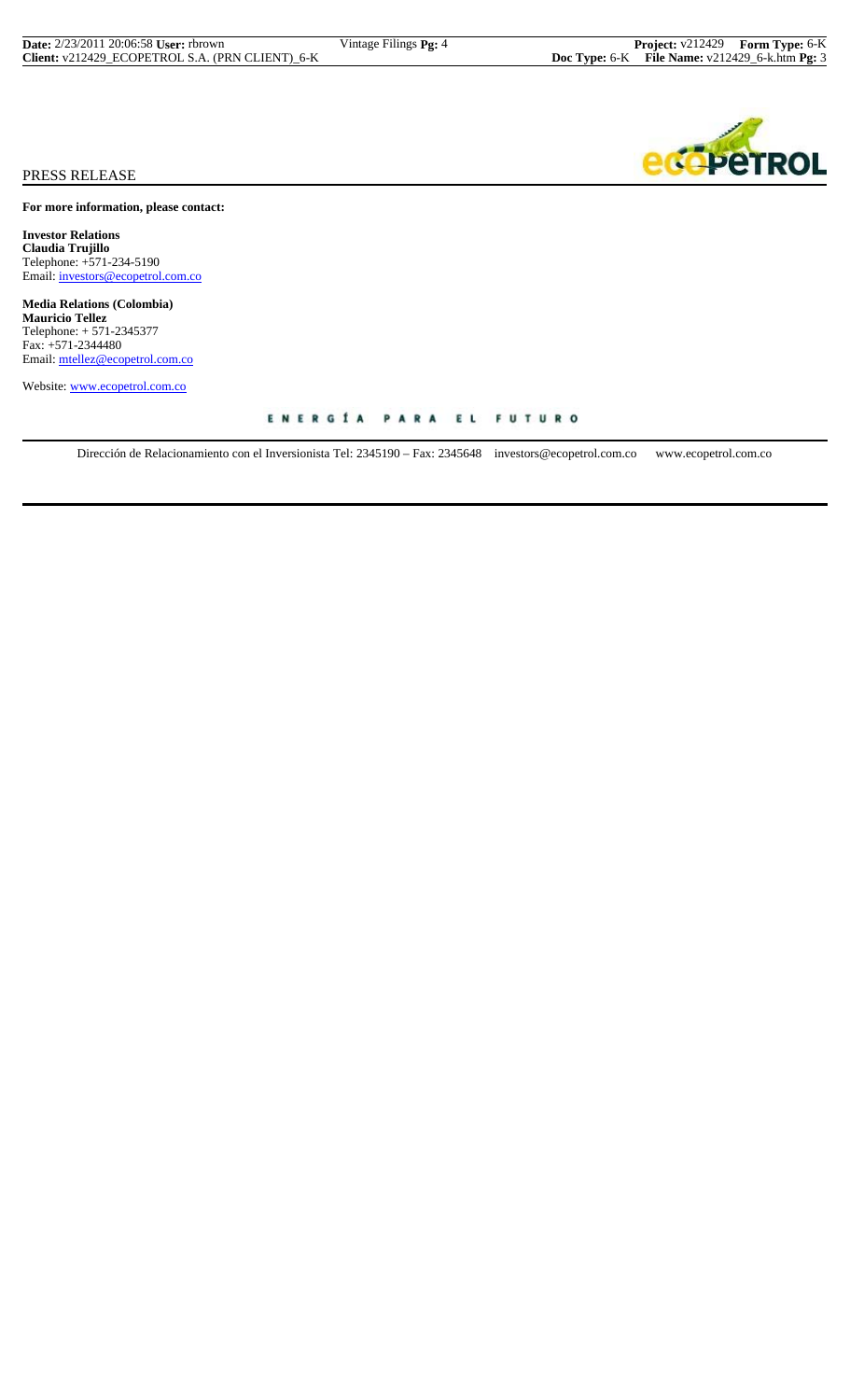| <b>Date:</b> $2/23/2011$ 20:06:58 <b>User:</b> rbrown | Vintage Filings <b>Pg:</b> 5 |                                                     | <b>Project:</b> v212429 Form Type: 6-K |
|-------------------------------------------------------|------------------------------|-----------------------------------------------------|----------------------------------------|
| Client: v212429 ECOPETROL S.A. (PRN CLIENT) 6-K       |                              | Doc Type: $6-K$ File Name: $v212429_6$ -k.htm Pg: 4 |                                        |

## SIGNATURE

Pursuant to the requirements of the Securities Exchange Act of 1934, the Registrant has duly caused this report to be signed on its behalf by the undersigned, thereto duly authorized.

Date: February 24, 2011

Ecopetrol S.A.

By: /s/ Adriana M. Echeverri

 Name: Adriana M. Echeverri Title: Chief Financial Officer